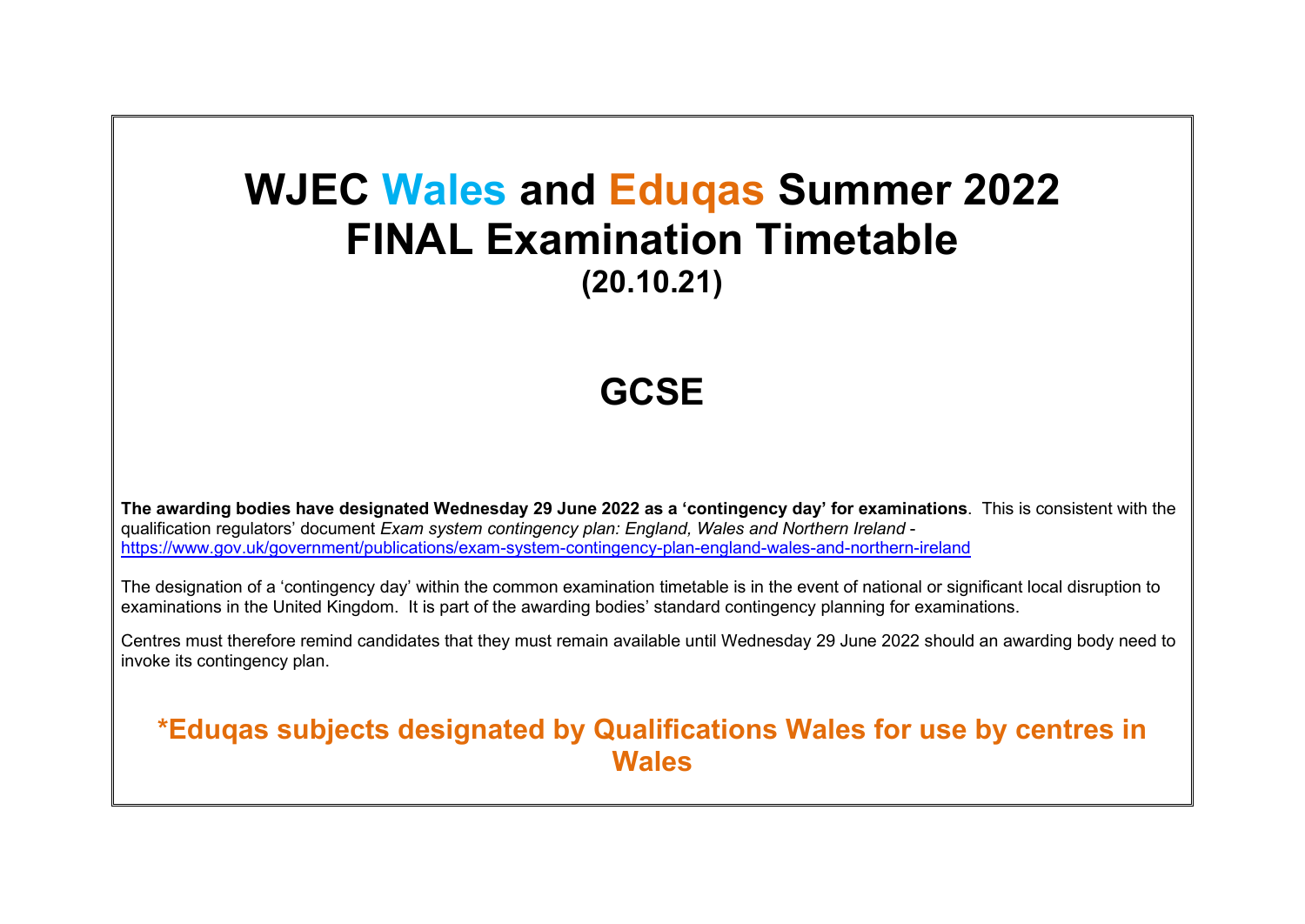| <b>Morning</b>         |                                                                                |                 | <b>Date</b> | Afternoon     |                                                                          |                 |  |
|------------------------|--------------------------------------------------------------------------------|-----------------|-------------|---------------|--------------------------------------------------------------------------|-----------------|--|
| Paper<br>Code          | <b>Subject</b>                                                                 | <b>Duration</b> |             | Paper<br>Code | <b>Subject</b>                                                           | <b>Duration</b> |  |
| 3120UA0-1<br>3120UF0-1 | <b>Religious Studies (WALES)</b><br>Unit 1 (Option $A -$ Option F)             | 1h 35m          |             | C500U10-1     | <b>Computer Science (Eduqas) Component 1</b>                             | 1h 45m          |  |
| C120U10-1              | Religious Studies (Full Course) (Eduqas)<br><b>Route A Component 1</b>         | 2 <sub>h</sub>  | Monday      | 3570UA0-1     | NEW Health and Social Care, and Child Care<br>(WALES) Unit 1 (On screen) | 1h 30m          |  |
| C120U80-1              | Religious Studies (Full Course) (Eduqas)<br><b>Route B Component 1</b>         | 1h 30m          | 16 May      | 3570UB0-1     | NEW Health and Social Care, and Child Care<br>(WALES) Unit 1 (Written)   | 1h 30m          |  |
| C125U10-1              | Religious Studies (Short Course) (Eduqas)<br><b>Component 1</b>                | 1 <sub>h</sub>  |             | C200U10-1     | Sociology (Eduqas) Component 1*                                          | 1h 45m          |  |
| 3400U20-1              | <b>Biology (WALES)</b><br><b>Unit 2 Foundation Tier</b>                        | 1h 45m          |             | 3000N20-1     | Welsh Language (WALES) Unit 2                                            | 2 <sub>h</sub>  |  |
| 3400UB0-1              | <b>Biology (WALES)</b><br>Unit 2 Higher Tier                                   | 1h 45m          |             | 3020U30-1     | Welsh 2nd Language (WALES) Unit 3                                        | 1h 30m          |  |
| 3430U40-1              | Science (Double Award) (WALES)<br><b>Unit 4 Foundation Tier</b>                | 1h 15m          |             |               |                                                                          |                 |  |
| 3430UD0-1              | Science (Double Award) (WALES)<br>Unit 4 Higher Tier                           | 1h 15m          | Tuesday     |               |                                                                          |                 |  |
| 3445U30-1              | <b>Applied Science (Double Award) (WALES)</b><br><b>Unit 3 Foundation Tier</b> | 1h 30m          | 17 May      |               |                                                                          |                 |  |
| 3445UC0-1              | <b>Applied Science (Double Award) (WALES)</b><br>Unit 3 Higher Tier            | 1h 30m          |             |               |                                                                          |                 |  |
| 3440U20-1              | Applied Science (Single Award) (WALES)<br><b>Unit 2 Foundation Tier</b>        | 1h 30m          |             |               |                                                                          |                 |  |
| 3440UB0-1              | <b>Applied Science (Single Award) (WALES)</b><br>Unit 2 Higher Tier            | 1h 30m          |             |               |                                                                          |                 |  |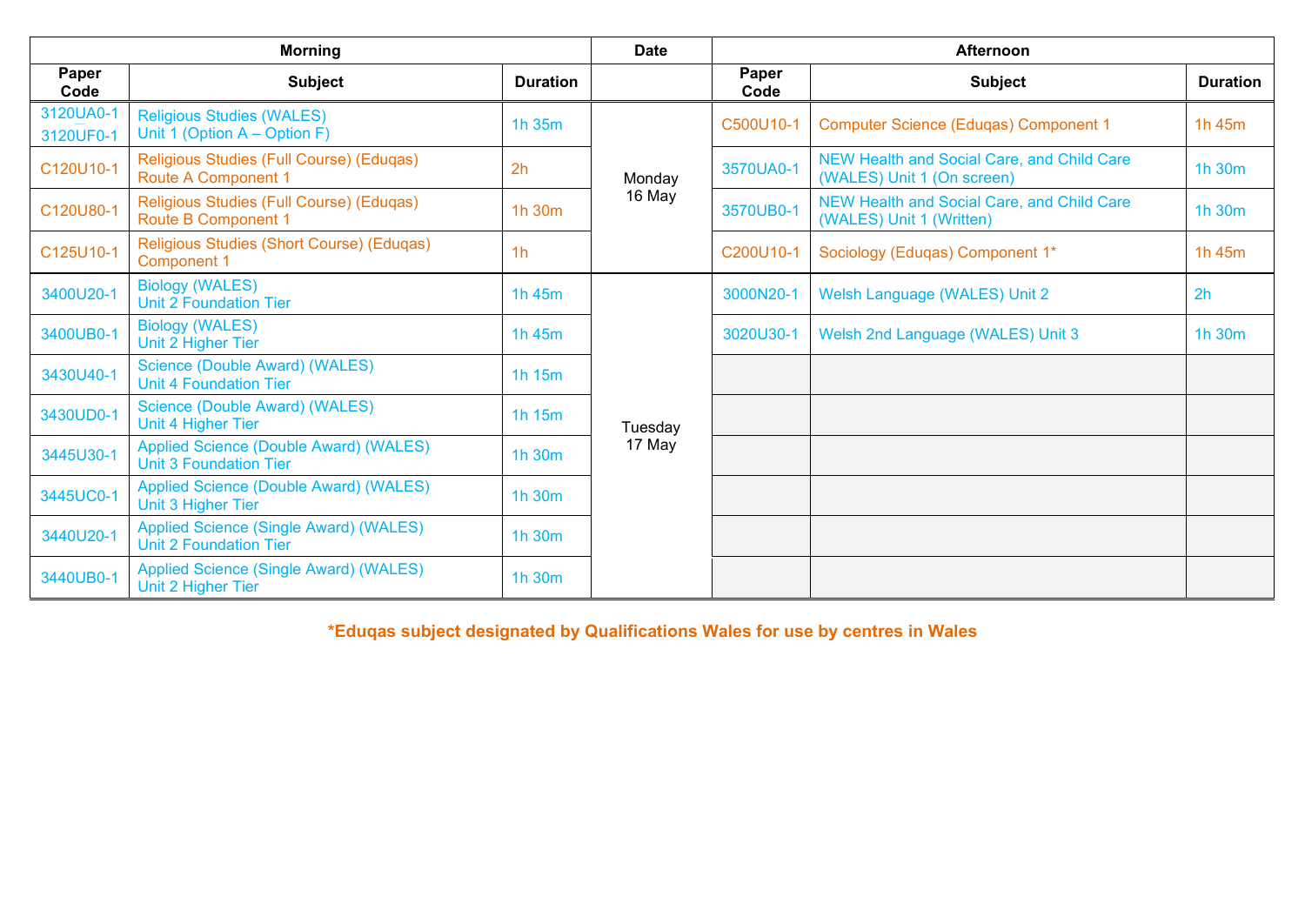| 3700U20-1              | <b>English Language (WALES)</b><br>Unit 2                              | 2h             |                    | 3820U20-1        | <b>German (WALES)</b><br>Unit 2 (Listening) Foundation Tier       | 35 <sub>m</sub> |
|------------------------|------------------------------------------------------------------------|----------------|--------------------|------------------|-------------------------------------------------------------------|-----------------|
| C700U10-1              | English Language (Eduqas)<br><b>Component 1</b>                        | 1h 45m         |                    | 3820UB0-1        | <b>German (WALES)</b><br>Unit 2 (Listening) Higher Tier           | 45 <sub>m</sub> |
|                        |                                                                        |                |                    | 3820U30-1        | <b>German (WALES)</b><br>Unit 3 (Reading) Foundation Tier         | 1 <sub>h</sub>  |
|                        |                                                                        |                | Wednesday          | 3820UC0-1        | <b>German (WALES)</b><br>Unit 3 (Reading) Higher Tier             | 1h 15m          |
|                        |                                                                        |                | 18 May             | C820U20-1        | German (Edugas)<br><b>Component 2 (Listening) Foundation Tier</b> | 35m             |
|                        |                                                                        |                |                    | C820UB0-1        | German (Eduqas)<br>Component 2 (Listening) Higher Tier            | 45 <sub>m</sub> |
|                        |                                                                        |                |                    | C820U30-1        | German (Eduqas)<br><b>Component 3 (Reading) Foundation Tier</b>   | 1 <sub>h</sub>  |
|                        |                                                                        |                |                    | <b>C820UC0-1</b> | German (Eduqas)<br>Component 3 (Reading) Higher Tier              | 1h 15m          |
| 3100UA0-1<br>3100UD0-1 | <b>History (WALES)</b><br>Unit 1 (Studies A to D)                      | 1 <sub>h</sub> |                    | 3690U30-1        | Drama (WALES)<br>Unit 3                                           | 1h 30m          |
| C100UA0-1<br>C100UH0-1 | <b>History (Eduqas)</b><br>Component 1 (Studies A to H)                | 2h             | Thursday<br>19 May | C690U30-1        | Drama (Eduqas)<br><b>Component 3</b>                              | 1h 30m          |
|                        |                                                                        |                |                    | C480UB0-1        | Geology (Eduqas) Component 1 (On screen)*                         | 1h 15m          |
| 3310U10-1              | <b>Mathematics - Numeracy (WALES)</b><br><b>Unit 1 Foundation Tier</b> | 1h 25m         |                    | 3510U10-1        | <b>Business (WALES) Unit 1</b>                                    | 2 <sub>h</sub>  |
| 3310U30-1              | <b>Mathematics - Numeracy (WALES)</b><br>Unit 1 Intermediate Tier      | 1h 35m         |                    | C510U10-1        | <b>Business (Eduqas) Component 1</b>                              | 2h              |
| 3310U50-1              | <b>Mathematics - Numeracy (WALES)</b><br>Unit 1 Higher Tier            | 1h 35m         | Friday<br>20 May   | C670U10-1        | Film Studies (Eduqas) Component 1*                                | 1h 30m          |
| C300U10-1              | <b>Mathematics (Eduqas)</b><br><b>Component 1 Foundation Tier</b>      | 2h 15m         |                    |                  |                                                                   |                 |
| C300UA0-1              | <b>Mathematics (Eduqas)</b><br><b>Component 1 Higher Tier</b>          | 2h 15m         |                    |                  |                                                                   |                 |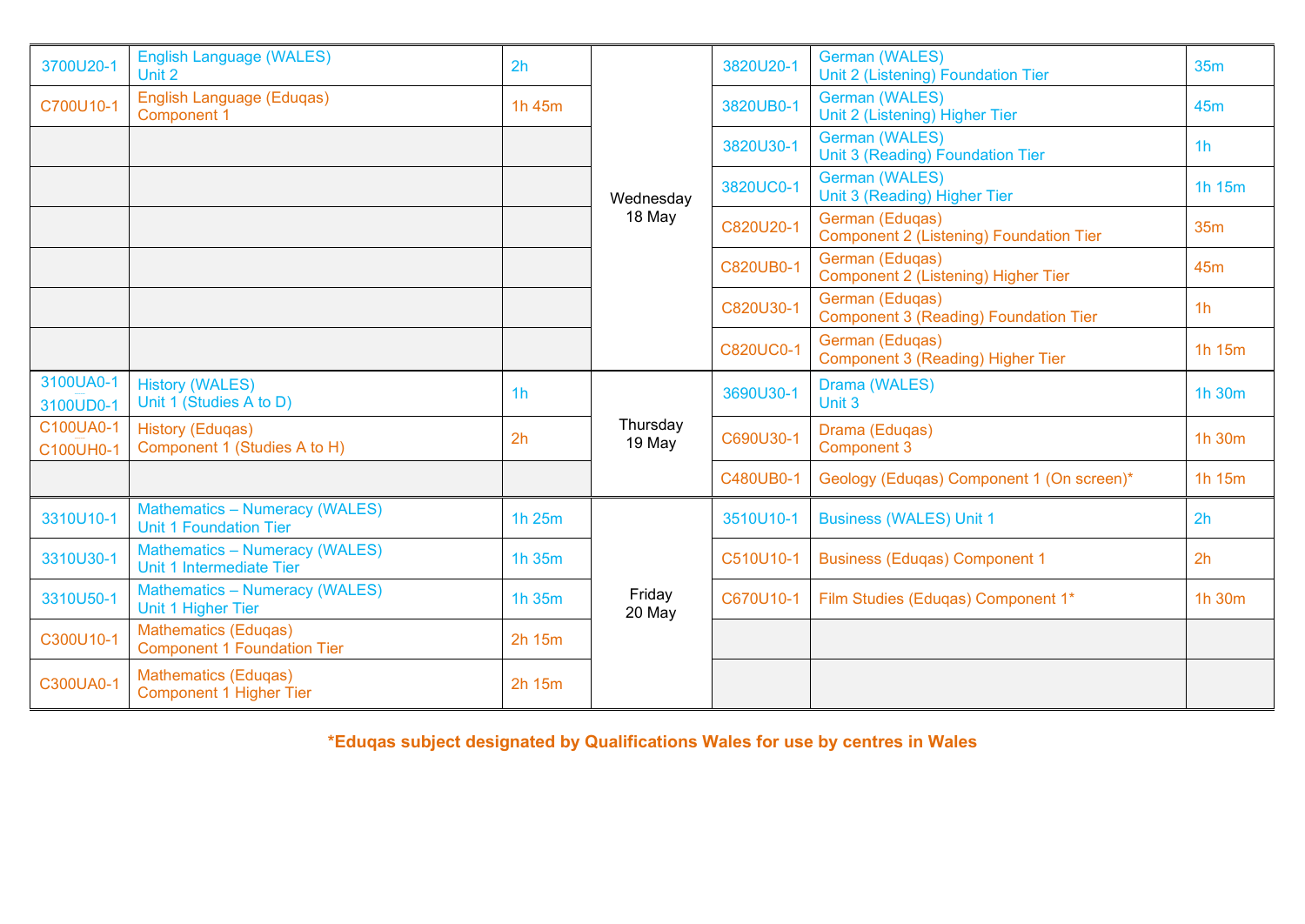| <b>Morning</b>         |                                                                                    |                 | <b>Date</b>         | <b>Afternoon</b> |                                                                         |                 |  |
|------------------------|------------------------------------------------------------------------------------|-----------------|---------------------|------------------|-------------------------------------------------------------------------|-----------------|--|
| Paper<br>Code          | <b>Subject</b>                                                                     | <b>Duration</b> |                     | Paper<br>Code    | <b>Subject</b>                                                          | <b>Duration</b> |  |
| 3110U10-1              | <b>Geography (WALES)</b><br>Unit 1                                                 | 1h 30m          |                     | 3800U20-1        | French (WALES)<br>Unit 2 (Listening) Foundation Tier                    | 35m             |  |
| C111U10-1              | <b>Geography A (Eduqas)</b><br><b>Component 1</b>                                  | 1h 30m          | Monday              | 3800UB0-1        | French (WALES)<br>Unit 2 (Listening) Higher Tier                        | 45 <sub>m</sub> |  |
| C112U10-1              | Geography B (Eduqas)<br><b>Component 1</b>                                         | 1h 50m          | 23 May              | 3800U30-1        | French (WALES)<br>Unit 3 (Reading) Foundation Tier                      | 1 <sub>h</sub>  |  |
|                        |                                                                                    |                 |                     | 3800UC0-1        | <b>French (WALES)</b><br>Unit 3 (Reading) Higher Tier                   | 1h 15m          |  |
| C800U20-1              | French (Eduqas)<br>Component 2 (Listening) Foundation Tier                         | <b>35m</b>      |                     | 3550U10-1        | <b>Physical Education (Full Course) (WALES)</b><br>Unit 1               | 2 <sub>h</sub>  |  |
| <b>C800UB0-1</b>       | French (Edugas)<br>Component 2 (Listening) Higher Tier                             | 45 <sub>m</sub> |                     | 3555U10-1        | <b>Physical Education (Short Course) (WALES)</b><br>Unit 1              | 1 <sub>h</sub>  |  |
| C800U30-1              | French (Eduqas)<br><b>Component 3 (Reading) Foundation Tier</b>                    | 1 <sub>h</sub>  |                     | C550U10-1        | <b>Physical Education (Full Course) (Eduqas)</b><br><b>Component 1</b>  | 2h              |  |
| <b>C800UC0-1</b>       | French (Edugas)<br>Component 3 (Reading) Higher Tier                               | 1h 15m          | Tuesday<br>24 May   | C555U10-1        | <b>Physical Education (Short Course) (Edugas)</b><br><b>Component 1</b> | 1 <sub>h</sub>  |  |
| 3300U10-1              | <b>Mathematics (WALES)</b><br><b>Unit 1 Foundation Tier</b>                        | 1h 25m          |                     |                  |                                                                         |                 |  |
| 3300U30-1              | <b>Mathematics (WALES)</b><br>Unit 1 Intermediate Tier                             | 1h 35m          |                     |                  |                                                                         |                 |  |
| 3300U50-1              | <b>Mathematics (WALES)</b><br>Unit 1 Higher Tier                                   | 1h 35m          |                     |                  |                                                                         |                 |  |
| 3720U10-1              | <b>English Literature (WALES)</b><br><b>Unit 1 Foundation Tier</b>                 | 2 <sub>h</sub>  |                     | 3680U10-1        | Media Studies (WALES) Unit 1                                            | 1h 30m          |  |
| 3720UA0-1              | <b>English Literature (WALES)</b><br>Unit 1 Higher Tier                            | 2h              | Wednesday<br>25 May | C680U10-1        | Media Studies (Edugas) Component 1                                      | 1h 30m          |  |
| C720U10-A<br>C720U10-B | English Literature (Eduqas) Component 1<br>(Shakespeare and Post-1914 Prose/Drama) | 2h              |                     |                  |                                                                         |                 |  |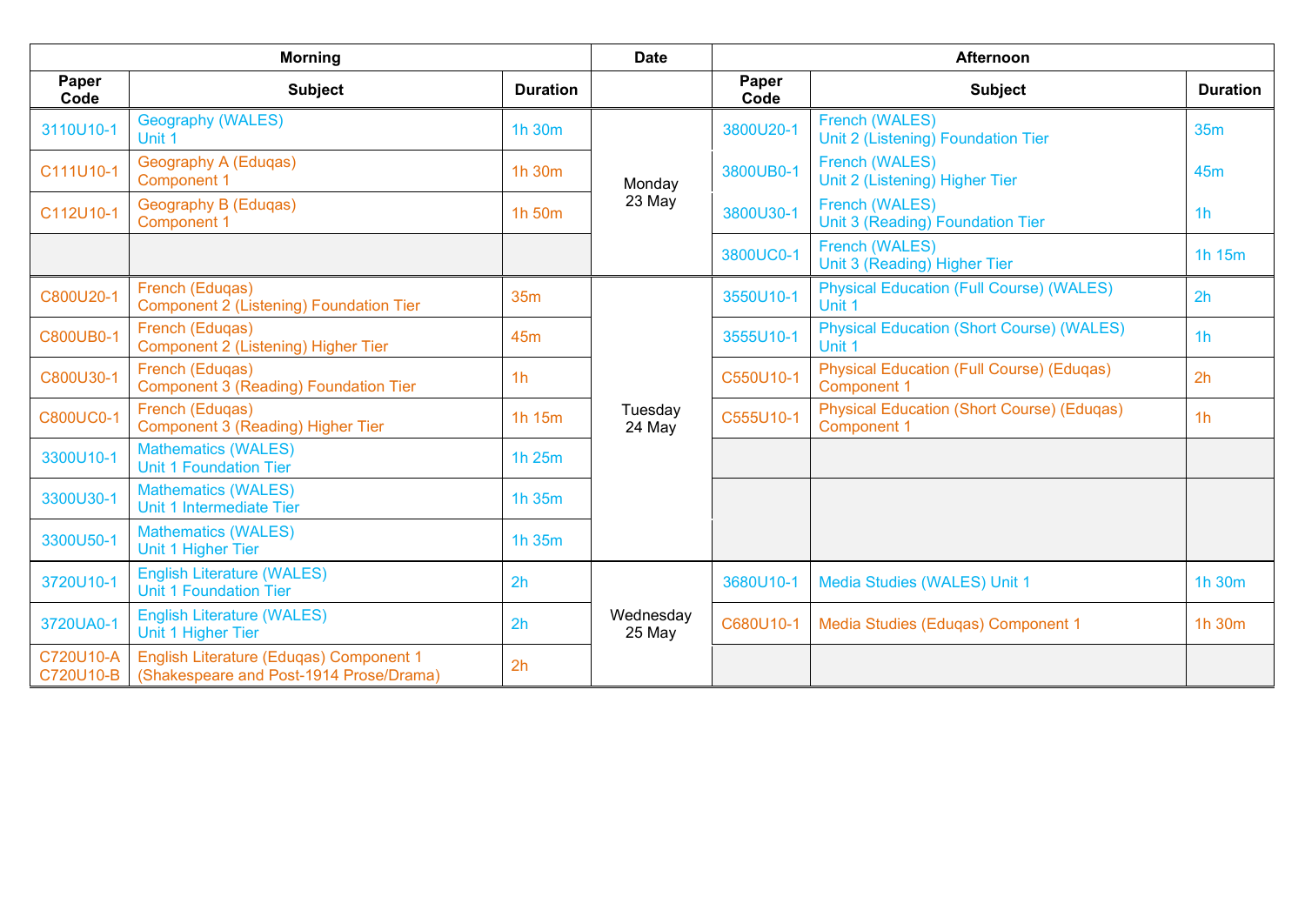| 3810U20-2        | Spanish (WALES)<br>Unit 2 (Listening) Foundation Tier              | 35m             |          | C120U20-1 | Religious Studies (Full Course) (Eduqas)<br><b>Route A Component 2</b> | 1 <sub>h</sub> |
|------------------|--------------------------------------------------------------------|-----------------|----------|-----------|------------------------------------------------------------------------|----------------|
| 3810UB0-1        | Spanish (WALES)<br>Unit 2 (Listening) Higher Tier                  | 45m             |          | C120U90-1 | Religious Studies (Full Course) (Eduqas)<br><b>Route B Component 2</b> | 1h 30m         |
| 3810U30-1        | <b>Spanish (WALES)</b><br>Unit 3 (Reading) Foundation Tier         | 1 <sub>h</sub>  |          | C125U20-1 | Religious Studies (Short Course) (Eduqas)<br><b>Component 2</b>        | 35m            |
| 3810UC0-1        | Spanish (WALES)<br>Unit 3 (Reading) Higher Tier                    | 1h 15m          | Thursday | 3010N10-1 | <b>Welsh Literature (WALES)</b><br><b>Unit 1 Foundation Tier</b>       | 1h 15m         |
| C810U20-1        | Spanish (Eduqas)<br><b>Component 2 (Listening) Foundation Tier</b> | 35m             | 26 May   | 3010NA0-1 | <b>Welsh Literature (WALES)</b><br>Unit 1 Higher Tier                  | 1h 15m         |
| <b>C810UB0-1</b> | Spanish (Eduqas)<br>Component 2 (Listening) Higher Tier            | 45 <sub>m</sub> |          |           |                                                                        |                |
| C810U30-1        | Spanish (Eduqas)<br><b>Component 3 (Reading) Foundation Tier</b>   | 1 <sub>h</sub>  |          |           |                                                                        |                |
| <b>C810UC0-1</b> | Spanish (Eduqas)<br>Component 3 (Reading) Higher Tier              | 1 $h$ 15 $m$    |          |           |                                                                        |                |
| 3410U20-1        | <b>Chemistry (WALES)</b><br><b>Unit 2 Foundation Tier</b>          | 1h 45m          |          | 3500U10-1 | <b>Computer Science (WALES) Unit 1</b>                                 | 1h 45m         |
| 3410UB0-1        | <b>Chemistry (WALES)</b><br>Unit 2 Higher Tier                     | 1h 45m          | Friday   | C500U20-1 | <b>Computer Science (Eduqas)</b><br>Component 2 (On screen)            | 2h             |
| 3430U50-1        | Science (Double Award) (WALES)<br><b>Unit 5 Foundation Tier</b>    | 1h 15m          | 27 May   | C490UA0-1 | Electronics (Eduqas) Component 1*                                      | 1h 30m         |
| 3430UE0-1        | Science (Double Award) (WALES)<br>Unit 5 Higher Tier               | 1h 15m          |          |           |                                                                        |                |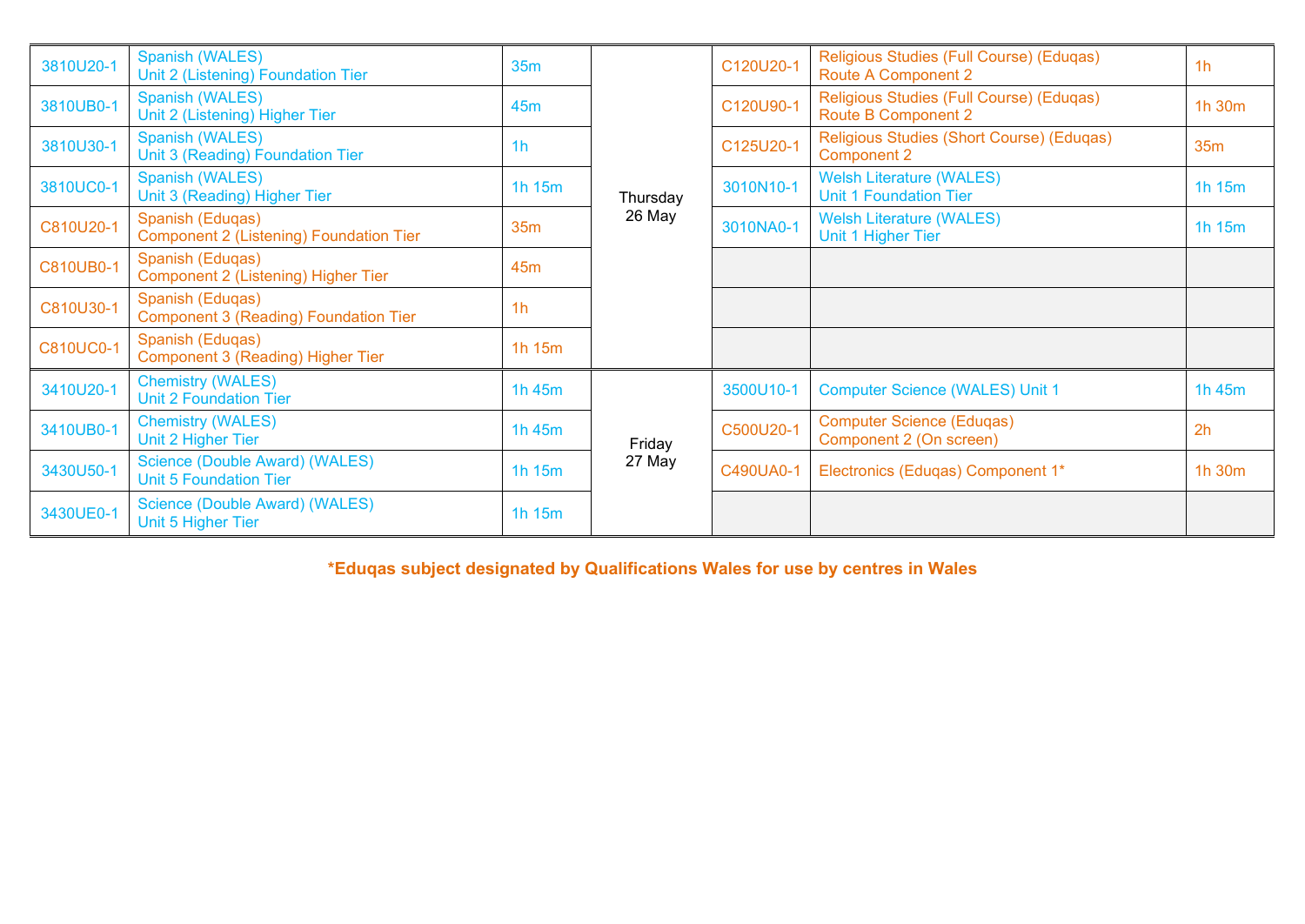|               | <b>Morning</b>                                                           |                 | <b>Date</b>       | <b>Afternoon</b> |                                                                  |                 |  |
|---------------|--------------------------------------------------------------------------|-----------------|-------------------|------------------|------------------------------------------------------------------|-----------------|--|
| Paper<br>Code | <b>Subject</b>                                                           | <b>Duration</b> |                   | Paper<br>Code    | <b>Subject</b>                                                   | <b>Duration</b> |  |
| 3820U40-1     | <b>German (WALES)</b><br>Unit 4 (Writing) Foundation Tier                | $1h$ 5m         |                   | C670U20-1        | Film Studies (Eduqas) Component 2*                               | 1h 30m          |  |
| 3820UD0-1     | <b>German (WALES)</b><br>Unit 4 (Writing) Higher Tier                    | 1h 15m          |                   | 3010N20-1        | <b>Welsh Literature (WALES)</b><br><b>Unit 2 Foundation Tier</b> | 1h 15m          |  |
| C820U40-1     | German (Eduqas)<br><b>Component 4 (Writing) Foundation Tier</b>          | 1h 15m          | Monday<br>6 June  | 3010NB0-1        | <b>Welsh Literature (WALES)</b><br>Unit 2 Higher Tier            | 1h 15m          |  |
| C820UD0-1     | German (Eduqas)<br>Component 4 (Writing) Higher Tier                     | 1h 30m          |                   |                  |                                                                  |                 |  |
| 3570UC0-1     | NEW Health and Social Care, and Child Care<br>(WALES) Unit 3 (On screen) | 1h 30m          |                   |                  |                                                                  |                 |  |
| 3570UD0-1     | NEW Health and Social Care, and Child Care<br>(WALES) Unit 3 (Written)   | 1h 30m          |                   |                  |                                                                  |                 |  |
| C990U10-1     | Latin (Eduqas) Component 1*                                              | 1h 30m          |                   |                  |                                                                  |                 |  |
| 3310U20-1     | <b>Mathematics - Numeracy (WALES)</b><br><b>Unit 2 Foundation Tier</b>   | 1h 25m          |                   | 3110U20-1        | Geography (WALES)<br>Unit 2                                      | 1h 30m          |  |
| 3310U40-1     | <b>Mathematics - Numeracy (WALES)</b><br>Unit 2 Intermediate Tier        | 1h 35m          |                   | C111U20-1        | Geography A (Eduqas)<br><b>Component 2</b>                       | 1 <sub>h</sub>  |  |
| 3310U60-1     | <b>Mathematics - Numeracy (WALES)</b><br>Unit 2 Higher Tier              | 1h 35m          | Tuesday<br>7 June | C112U20-1        | Geography B (Eduqas)<br><b>Component 2</b>                       | 1h 30m          |  |
| C300U20-1     | <b>Mathematics (Eduqas)</b><br><b>Component 2 Foundation Tier</b>        | 2h 15m          |                   |                  |                                                                  |                 |  |
| C300UB0-1     | <b>Mathematics (Eduqas)</b><br><b>Component 2 Higher Tier</b>            | 2h 15m          |                   |                  |                                                                  |                 |  |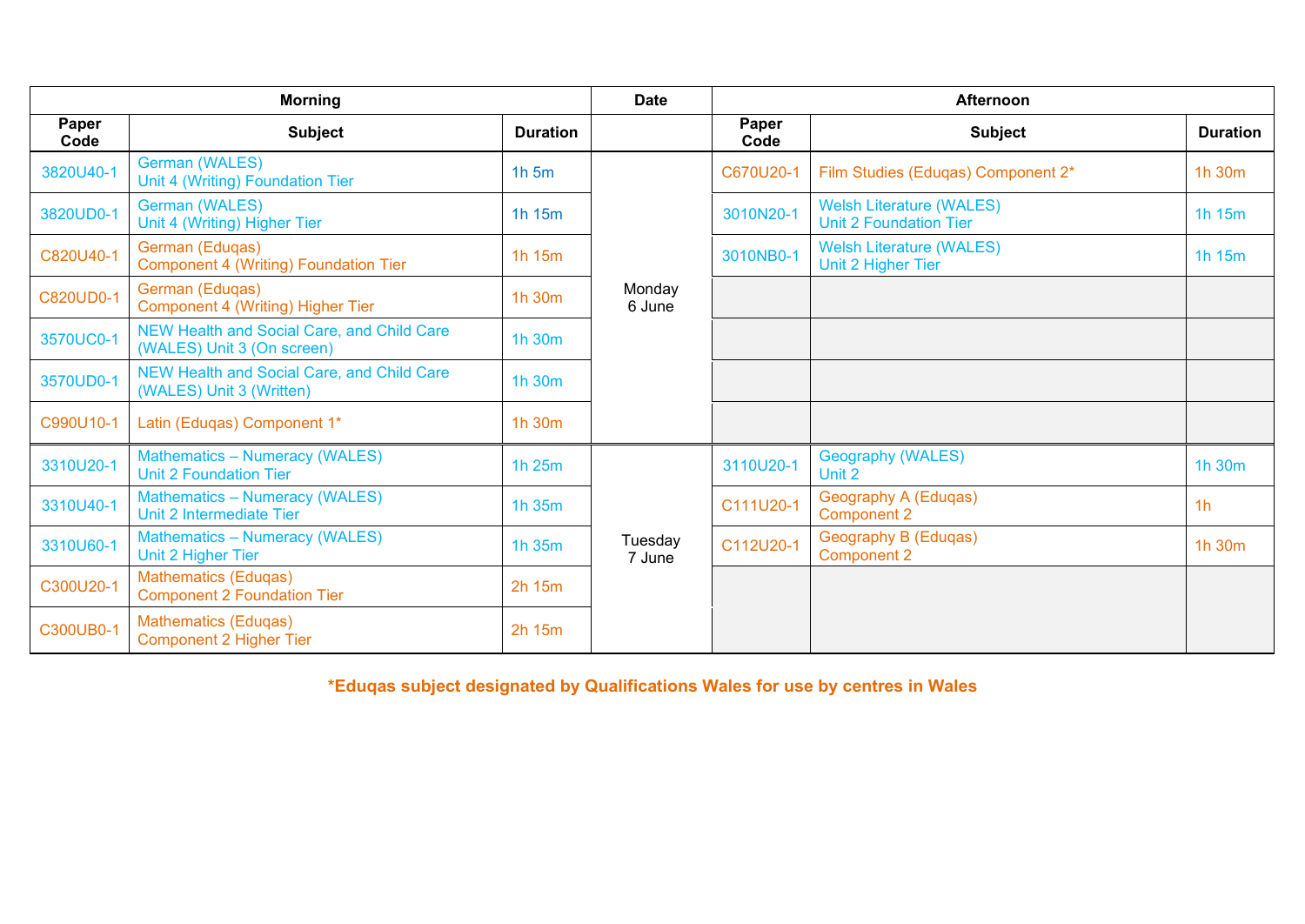| 3720U20-1                           | <b>English Literature (WALES)</b><br>Unit 2 Option a - Foundation Tier                                               | 2 <sub>h</sub> |           | 3420U20-1              | <b>Physics (WALES)</b><br><b>Unit 2 Foundation Tier</b>                          | 1h 45m         |
|-------------------------------------|----------------------------------------------------------------------------------------------------------------------|----------------|-----------|------------------------|----------------------------------------------------------------------------------|----------------|
| 3720U30-1                           | <b>English Literature (WALES)</b><br>Unit 2 Option b - Foundation Tier                                               | 2h             |           | 3420UB0-1              | <b>Physics (WALES)</b><br>Unit 2 Higher Tier                                     | 1h 45m         |
| 3720UB0-1                           | <b>English Literature (WALES)</b><br>Unit 2 Option a - Higher Tier                                                   | 2h             |           | 3430U60-1              | Science (Double Award) (WALES)<br><b>Unit 6 Foundation Tier</b>                  | 1h 15m         |
| 3720UC0-1                           | <b>English Literature (WALES)</b><br>Unit 2 Option b - Higher Tier                                                   | 2h             | Wednesday | 3430UF0-1              | Science (Double Award) (WALES)<br>Unit 6 Higher Tier                             | 1h 15m         |
| C720U20-A<br>C720U20-B<br>C720U20-C | English Literature (Eduqas) Component 2<br>(Two from: Poetry Anthology; 19th Century Prose;<br><b>Unseen Poetry)</b> | 2 <sub>h</sub> | 8 June    | C120U30-1<br>C120U70-1 | Religious Studies (Full Course) (Eduqas) Route A<br>Component 3 (Options 1 to 5) | 1 <sub>h</sub> |
|                                     |                                                                                                                      |                |           | C120U60-1              | Religious Studies (Full Course) (Eduqas)<br>Route B Component 3 (Option 4)       | 1 <sub>h</sub> |
|                                     |                                                                                                                      |                |           | C125U30-1<br>C125U70-1 | Religious Studies (Short Course) (Edugas)<br>Component 3 (Options 1 to 5)        | <b>35m</b>     |
| C100U10-1<br>C100U80-1              | <b>History (Eduqas)</b><br>Component 2 (Studies A to H)                                                              | 2h             | Thursday  | 3120U10-1<br>3120U50-1 | <b>Religious Studies (WALES)</b><br>Unit 2 (Option $A -$ Option E)               | 1h 35m         |
| 3000N30-1                           | Welsh Language (WALES) Unit 3                                                                                        | 1h 30m         | 9 June    | 3121U30-1              | <b>Religious Studies (WALES) Unit 3</b>                                          | 1h 35m         |
| 3020U40-1                           | Welsh 2nd Language (WALES) Unit 4                                                                                    | 1h 30m         |           |                        |                                                                                  |                |
| 3700U30-1                           | <b>English Language (WALES)</b><br>Unit 3                                                                            | 1h 30m         |           | C490U20-1              | Electronics (Eduqas) Component 2*                                                | 1h 30m         |
| C700U20-1                           | <b>English Language (Eduqas)</b><br><b>Component 2</b>                                                               | 2h             | Friday    | C480U20-1              | Geology (Eduqas) Component 2*                                                    | 1h 30m         |
|                                     |                                                                                                                      |                | 10 June   | 4331/01                | ICT Unit 1 (Not available to centres in England)                                 | 1h 30m         |
|                                     |                                                                                                                      |                |           | C200U20-1              | Sociology (Eduqas) Component 2*                                                  | 1h 45m         |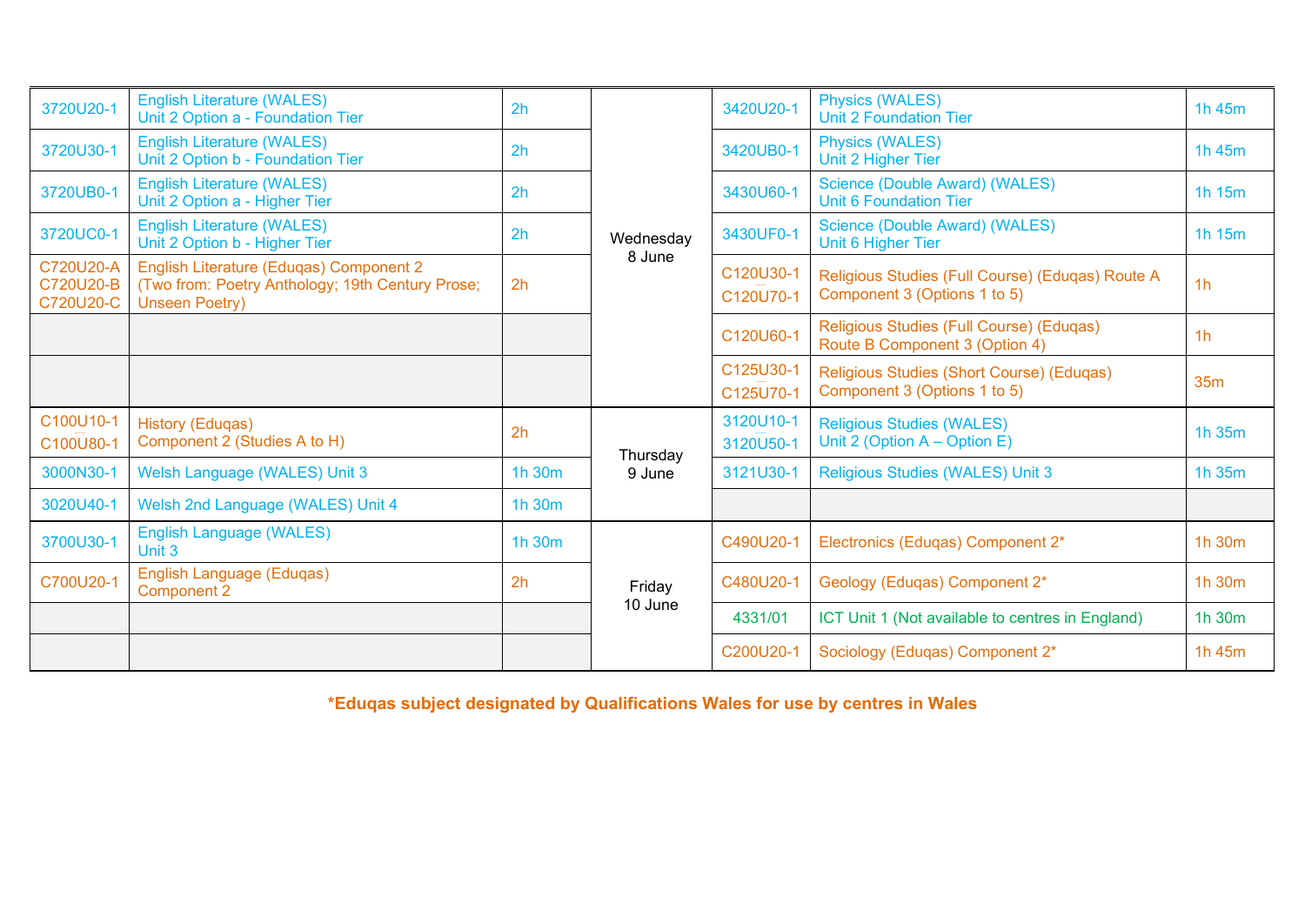| <b>Morning</b>         |                                                                                |                 | <b>Date</b>        | Afternoon     |                                                                 |                 |  |
|------------------------|--------------------------------------------------------------------------------|-----------------|--------------------|---------------|-----------------------------------------------------------------|-----------------|--|
| Paper<br>Code          | <b>Subject</b>                                                                 | <b>Duration</b> |                    | Paper<br>Code | <b>Subject</b>                                                  | <b>Duration</b> |  |
| 3100UE0-1<br>3100UH0-1 | <b>History (WALES)</b><br>Unit 2 (Studies A to D)                              | 1 <sub>h</sub>  | Monday             | 3510U20-1     | <b>Business (WALES) Unit 2</b>                                  | 45 <sub>m</sub> |  |
|                        |                                                                                |                 | 13 June            | C510U20-1     | <b>Business (Eduqas) Component 2</b>                            | 1h 30m          |  |
| C111U30-1              | Geography A (Eduqas)<br><b>Component 3</b>                                     | 1h 15m          |                    | 3680U20-1     | Media Studies (WALES) Unit 2                                    | 45 <sub>m</sub> |  |
| C112U30-1              | Geography B (Eduqas)<br><b>Component 3</b>                                     | 1h 15m          |                    | C680U20-1     | Media Studies (Eduqas) Component 2                              | 1h 30m          |  |
| 3300U20-1              | <b>Mathematics (WALES)</b><br><b>Unit 2 Foundation Tier</b>                    | 1h 25m          | Tuesday<br>14 June |               |                                                                 |                 |  |
| 3300U40-1              | <b>Mathematics (WALES)</b><br>Unit 2 Intermediate Tier                         | 1h 35m          |                    |               |                                                                 |                 |  |
| 3300U60-1              | <b>Mathematics (WALES)</b><br>Unit 2 Higher Tier                               | 1h 35m          |                    |               |                                                                 |                 |  |
| 3400U10-1              | <b>Biology (WALES)</b><br><b>Unit 1 Foundation Tier</b>                        | 1h 45m          |                    | 3601U10-1     | Design and Technology (Engineering Design)<br>(WALES) Unit 1    | 2h              |  |
| 3400UA0-1              | <b>Biology (WALES)</b><br>Unit 1 Higher Tier                                   | 1h 45m          |                    | 3602U10-1     | Design and Technology (Fashion and Textiles)<br>(WALES) Unit 1  | 2h              |  |
| 3430U10-1              | Science (Double Award) (WALES)<br><b>Unit 1 Foundation Tier</b>                | 1h 15m          |                    | 3603U10-1     | <b>Design and Technology (Product Design)</b><br>(WALES) Unit 1 | 2h              |  |
| 3430UA0-1              | Science (Double Award) (WALES)<br>Unit 1 Higher Tier                           | 1h 15m          | Wednesday          | C600U10-1     | Design and Technology (Eduqas)<br><b>Component 1</b>            | 2h              |  |
| 3445U20-1              | <b>Applied Science (Double Award) (WALES)</b><br><b>Unit 2 Foundation Tier</b> | 1h 30m          | 15 June            | C990U20-1     | Latin (Eduqas) Component 2*                                     | 1h 15m          |  |
| 3445UB0-1              | Applied Science (Double Award) (WALES)<br>Unit 2 Higher Tier                   | 1h 30m          |                    |               |                                                                 |                 |  |
| 3440U10-1              | <b>Applied Science (Single Award) (WALES)</b><br><b>Unit 1 Foundation Tier</b> | 1h 30m          |                    |               |                                                                 |                 |  |
| 3440UA0-1              | <b>Applied Science (Single Award) (WALES)</b><br>Unit 1 Higher Tier            | 1h 30m          |                    |               |                                                                 |                 |  |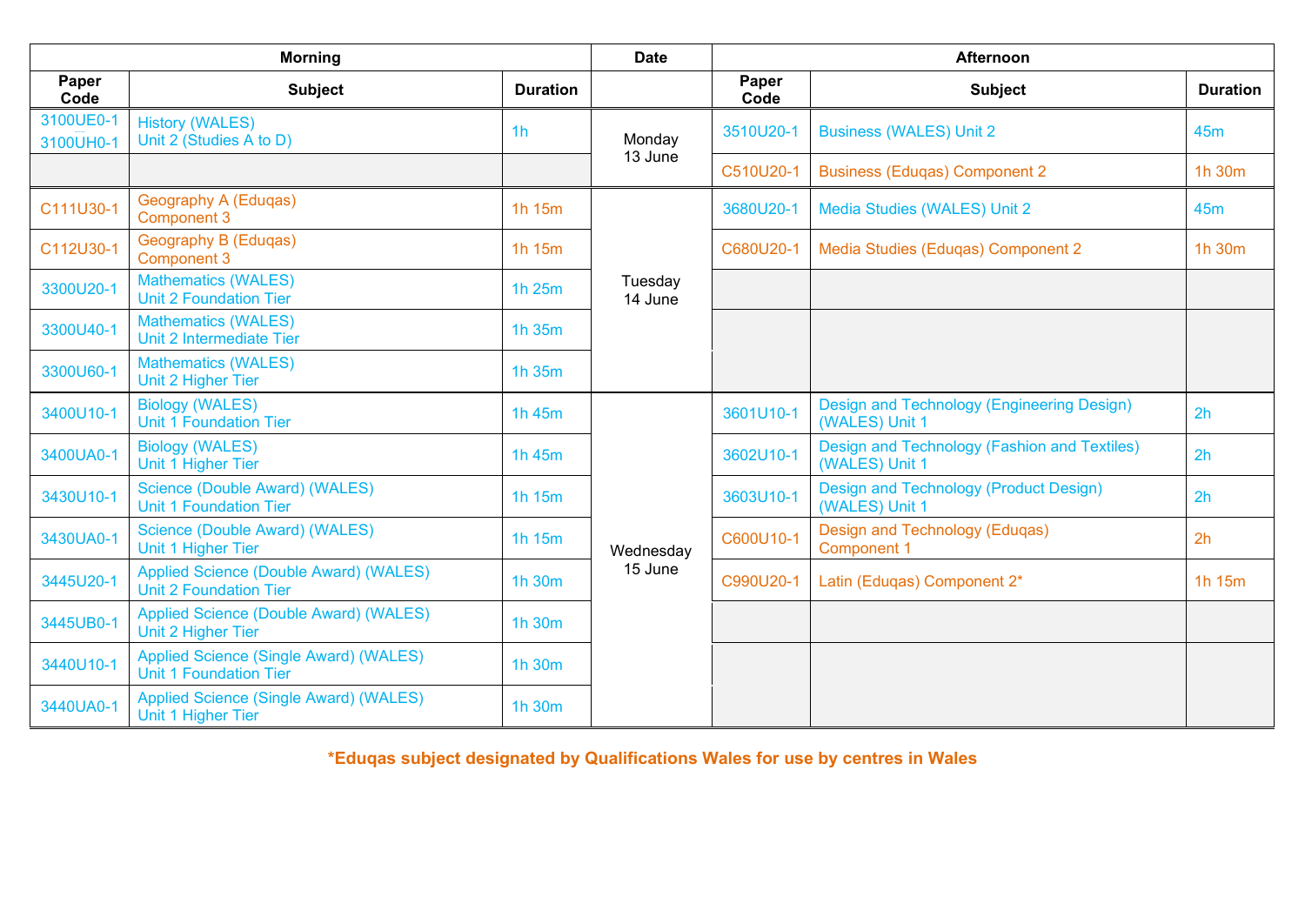| 3509U10-1 | <b>NEW Built Environment (WALES)</b><br>Unit 1 (on screen)       | 1h 30m         |          | 3800U40-1        | French (WALES)<br>Unit 4 (Writing) Foundation Tier              | $1h$ 5m      |
|-----------|------------------------------------------------------------------|----------------|----------|------------------|-----------------------------------------------------------------|--------------|
| 3500U20-1 | <b>Computer Science (WALES)</b><br>Unit 2 (On screen)            | 2 <sub>h</sub> | Thursday | 3800UD0-1        | French (WALES)<br>Unit 4 (Writing) Higher Tier                  | 1h 15m       |
|           |                                                                  |                | 16 June  | C800U40-1        | French (Eduqas)<br>Component 4 (Writing) Foundation Tier        | 1h 15m       |
|           |                                                                  |                |          | <b>C800UD0-1</b> | French (Eduqas)<br>Component 4 (Writing) Higher Tier            | 1h 30m       |
| 3810U40-1 | Spanish (WALES)<br>Unit 4 (Writing) Foundation Tier              | $1h$ 5 $m$     |          | 3410U10-1        | <b>Chemistry (WALES)</b><br><b>Unit 1 Foundation Tier</b>       | 1h 45m       |
| 3810UD0-1 | <b>Spanish (WALES)</b><br>Unit 4 (Writing) Higher Tier           | 1h 15m         | Friday   | 3410UA0-1        | <b>Chemistry (WALES)</b><br>Unit 1 Higher Tier                  | 1h $45m$     |
| C810U40-1 | Spanish (Eduqas)<br><b>Component 4 (Writing) Foundation Tier</b> | 1h 15m         | 17 June  | 3430U20-1        | Science (Double Award) (WALES)<br><b>Unit 2 Foundation Tier</b> | 1h 15m       |
| C810UD0-1 | Spanish (Eduqas)<br>Component 4 (Writing) Higher Tier            | 1h 30m         |          | 3430UB0-1        | Science (Double Award) (WALES)<br>Unit 2 Higher Tier            | 1 $h$ 15 $m$ |